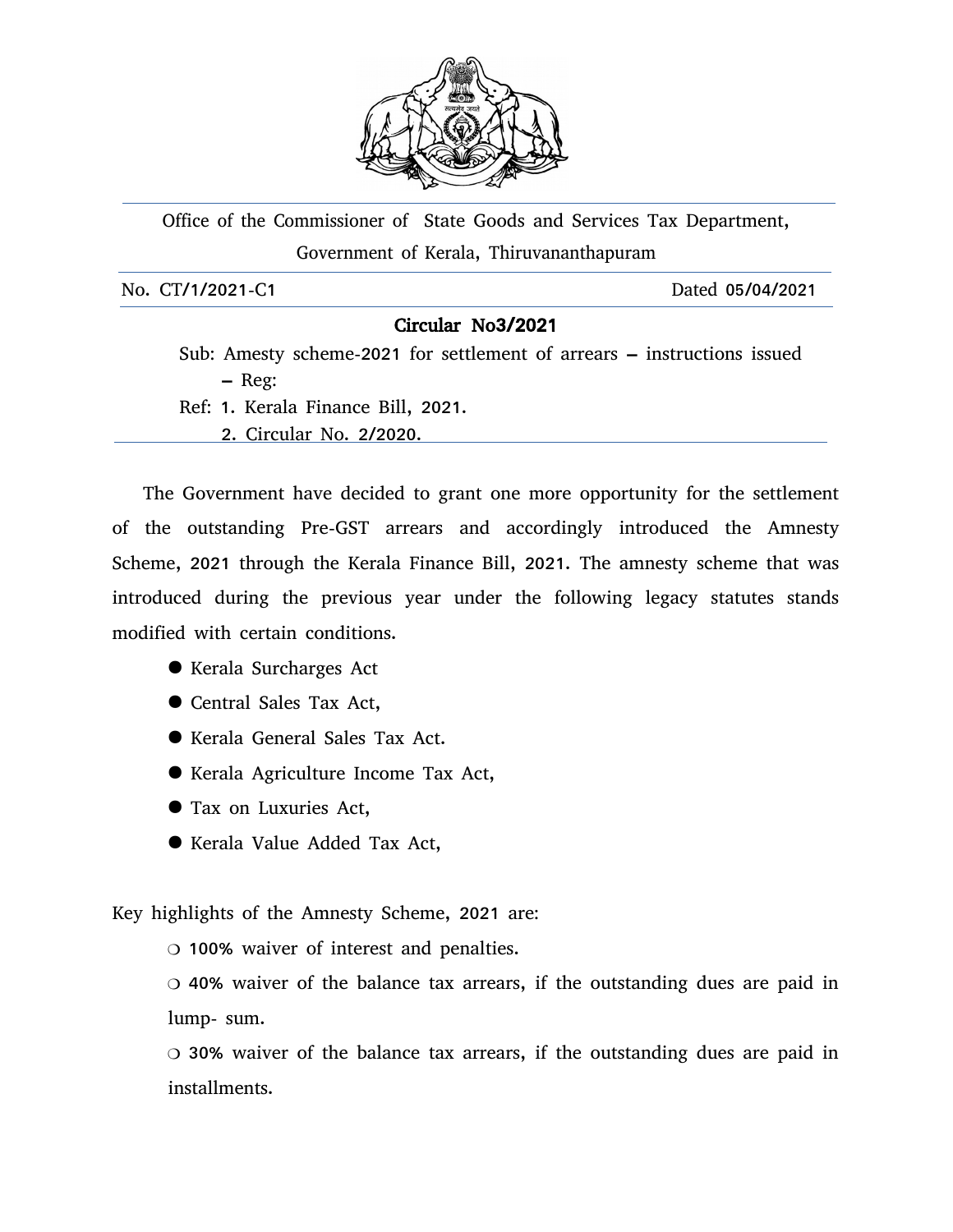- Amnesty scheme can be opted for all pending tax arrears (Except for those arrears under the KGST Act, from 2005 onwards).
- The assessee can opt to settle the arrears relating to a particular assessment year, subject to the condition that all arrears falling under the said assessment year is opted.
- $\circ$  Option to avail the amnesty scheme should be made on or before 31<sup>st</sup> August 2021.
- For those who opts for the payment of arrears in installments, the first installment thereof shall not be less than 20% of the amount determined and such amounts shall be paid within thirty days of the receipt of the intimation. The balance amounts are to be paid in installments, subject to a maximum of four installment.
- $\circ$  In the case of demands that have been newly generated after 31<sup>st</sup> August 2021, the option shall be exercised within 30 days from the date of receipt of such order. However, in all such cases the final payments shall be made on or before 31<sup>st</sup> March, 2022.
- The last date for payment of the amounts determined under the scheme shall be 31<sup>st</sup> March, 2022.
- Tax or interests, if any, paid after the service of demand notice shall be given due credit towards tax.
- Tax payer who have failed to settle arrears under the previous amnesty scheme can also opt this scheme.
- Any amount paid under the earlier amnesty scheme shall be given due credit towards tax before reckoning the arrears to be settled under the Amnesty Scheme 2021.
- Those who have compounded offences and paid tax under such proceedings, the tax thereon will be given credit towards tax before reckoning the arrears to be settled under the Amnesty Scheme 2021..
- No refund shall be allowed under the scheme

The arrears for the purpose of settlement under this scheme shall be calculated as on the date of submission of option. The assessees who have opted for amnesty schemes earlier, but could not settle the arrears, can also opt under this scheme. Amounts, if any, paid during the earlier schemes, will be given credit under tax as per this scheme. Outstanding interest and penalty as on the date of option shall be waived. After giving credit of the payments made prior to this scheme (tax/interest/amount paid under amnesty) towards principal amount, the balance outstanding against the principal amount for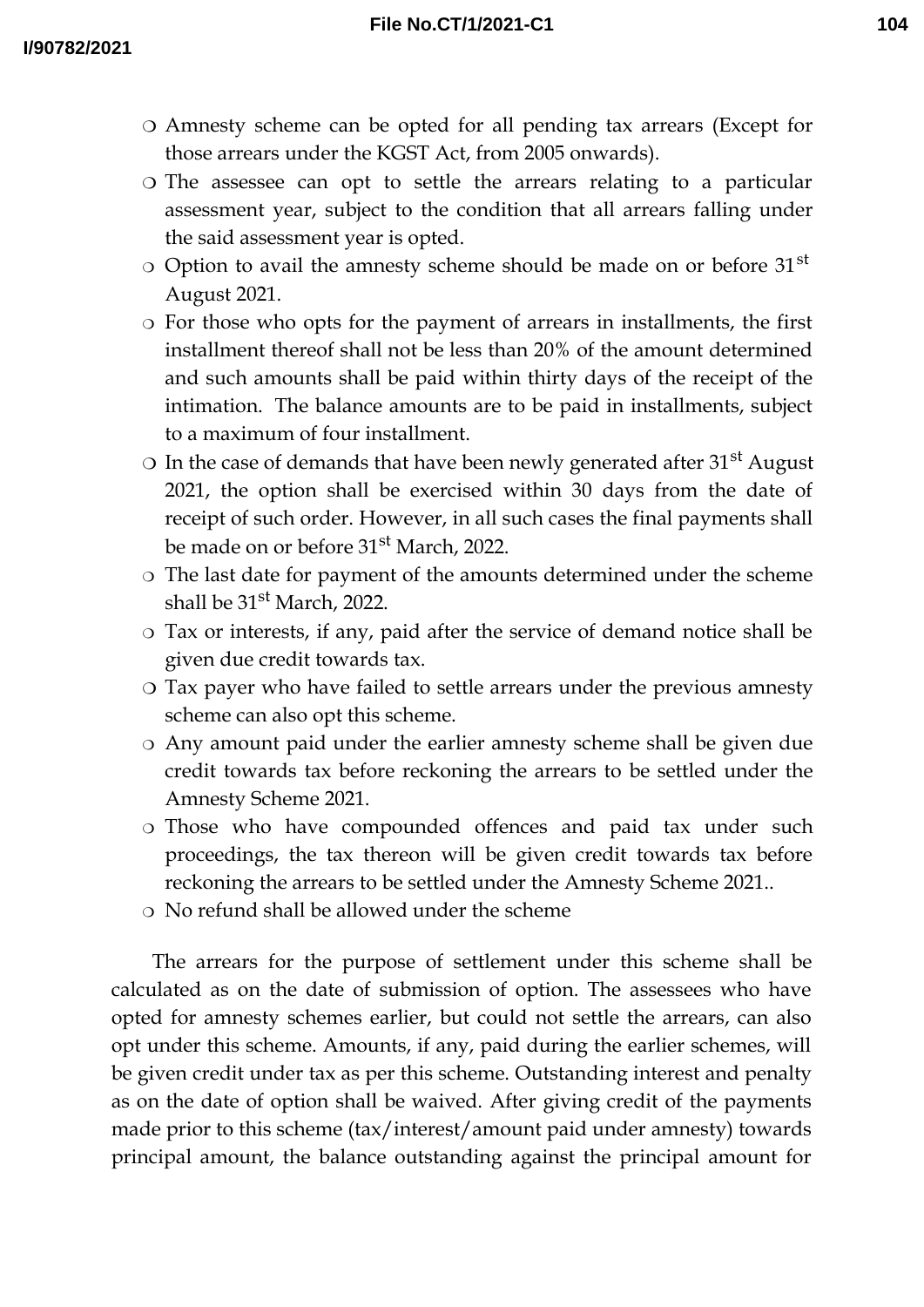which Amnesty 2021 is applicable will be reckoned. Any amount paid towards penalty or its interest shall not be given credit.

In cases of arrears falling under the Kerala General Sales Tax Act, the amnesty scheme 2021 is applicable only to the dues that are outstanding prior to the 1st April, 2005. But in the case of arrears for the period from 01/04/2005 to 31/03/2021, the principal amount together with interest outstanding thereon shall be paid. However, there shall be full waiver of penalty in such cases.

In the case of penalty levied is not utilized or not liable to be utilized for any best judgement assessment, the demand can be settled under this amnesty scheme on payment of applicable tax relating to the penalty.

In the case of arrears under revenue recovery process, if the assessee opt this amnesty scheme and settle the outstanding dues, the assessing authority shall withdraw the revenue recovery proceedings. In such cases the assessee is not liable for payment of any collection charges. It is to be remembered that revenue recovery proceedings against the assessee shall be withdrawn only after full payment of amount due under this amnesty scheme. In the case of assessees who opt this scheme and payments made through installments, till final payment is made, the revenue recovery process may be kept in abeyance in RR ONLINE portal.

Since the amnesty scheme provides for outright settlement of arrears, the assessee who opts for the scheme shall withdraw all the cases pending before any appellate or revisional authority, tribunal or courts unconditionally and shall file a declaration to this effect through online. In the case of appeals filed by the State which is pending for final orders as on the date of option, this scheme can be opted based on the demand in original assessment order. Once the outstanding dues are settled under this scheme, there shall be no refund or adjustment subsequently for the amount settled under this scheme.

In the case of assessees having outstanding arrears, the year wise details of arrear demand and amount if any paid, can be viewed electronically by logging in to the official portal www.keralataxes.gov.in. The system will also display the amount to be payable under this amnesty scheme. In order to access the system, one time 'user ID and password' shall be generated from the portal. If the assessee is willing to opt the amnesty scheme, consent/option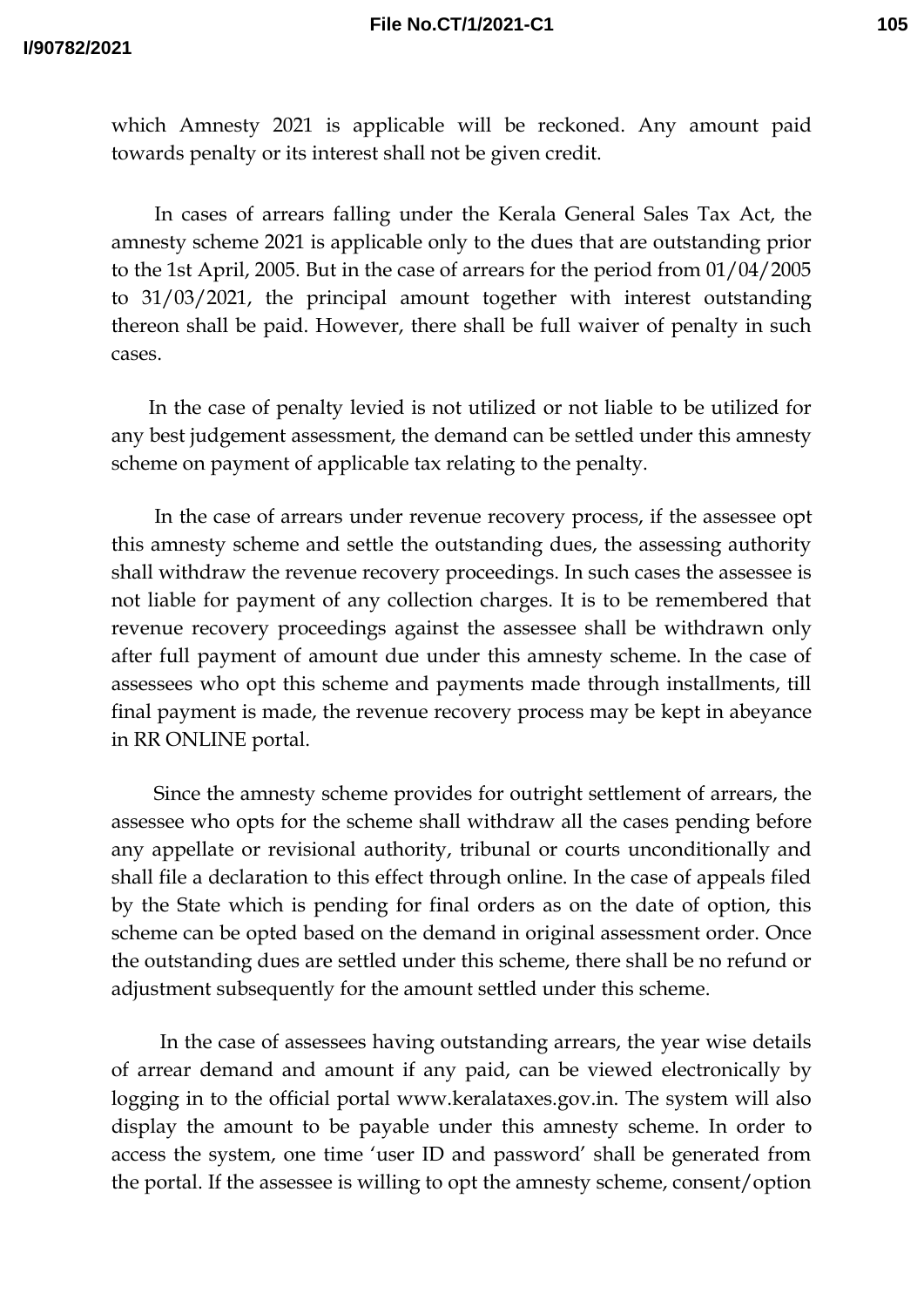can be made through electronically on or before  $31<sup>st</sup>$  August 2021. Along with the willingness, the assessee who opts for the scheme shall withdraw all the cases pending before any appellate or revisional authority, tribunal or courts and furnish a declaration in this regard electronically. The assessee shall specify whether payment under this scheme is made lump-sum or installments. On receipt of the willingness of the assessee, within seven days the assessing authority shall verify and approve the option. After getting confirmation from the assessing authority, the amount payable under the amnesty scheme can be made through e-payment. The payment receipt can be downloaded from the e- payment portal and it can be kept as proof of settlement of dues under amnesty scheme. No manual filing of option or payment is permissible.

In the case of any discrepancies noticed with respect to outstanding dues or payments made against it, the assessee can submit his representation in this regard electronically with proof of documents. On receipt of the representation, the assessing authority shall examine the case within two days and convey his remarks electronically to the assessee. Based on the remarks of assessing authority, the assessee may proceed to make e-payment.

In the case of assesses who opted payment under this scheme on installments, fails to make any payment on the respective due date, such assessee shall deemed to be skip out of this scheme. The relief granted under the scheme shall be revoked by an order in writing by the assessing authority after giving such dealer an opportunity of being heard within fifteen days of the default. Revenue recovery steps should be continued against such defaulter immediately.

Assessment of tax and imposition of penalty by a single order will not preclude the assessee from availing of the relief declared under this scheme. While approving the option electronically fixing the liability under this scheme care must be taken to see that all outstanding demands are included in the amnesty scheme and proper credit has been given to all remittance made by the assessees.

The Joint Commissioners shall constantly follow up the arrear cases and give wide publicity among the assessees to settle the arrears under this scheme. They should make arrangements to convene district wise meeting with trade representatives and defaulters. District officers shall constitute